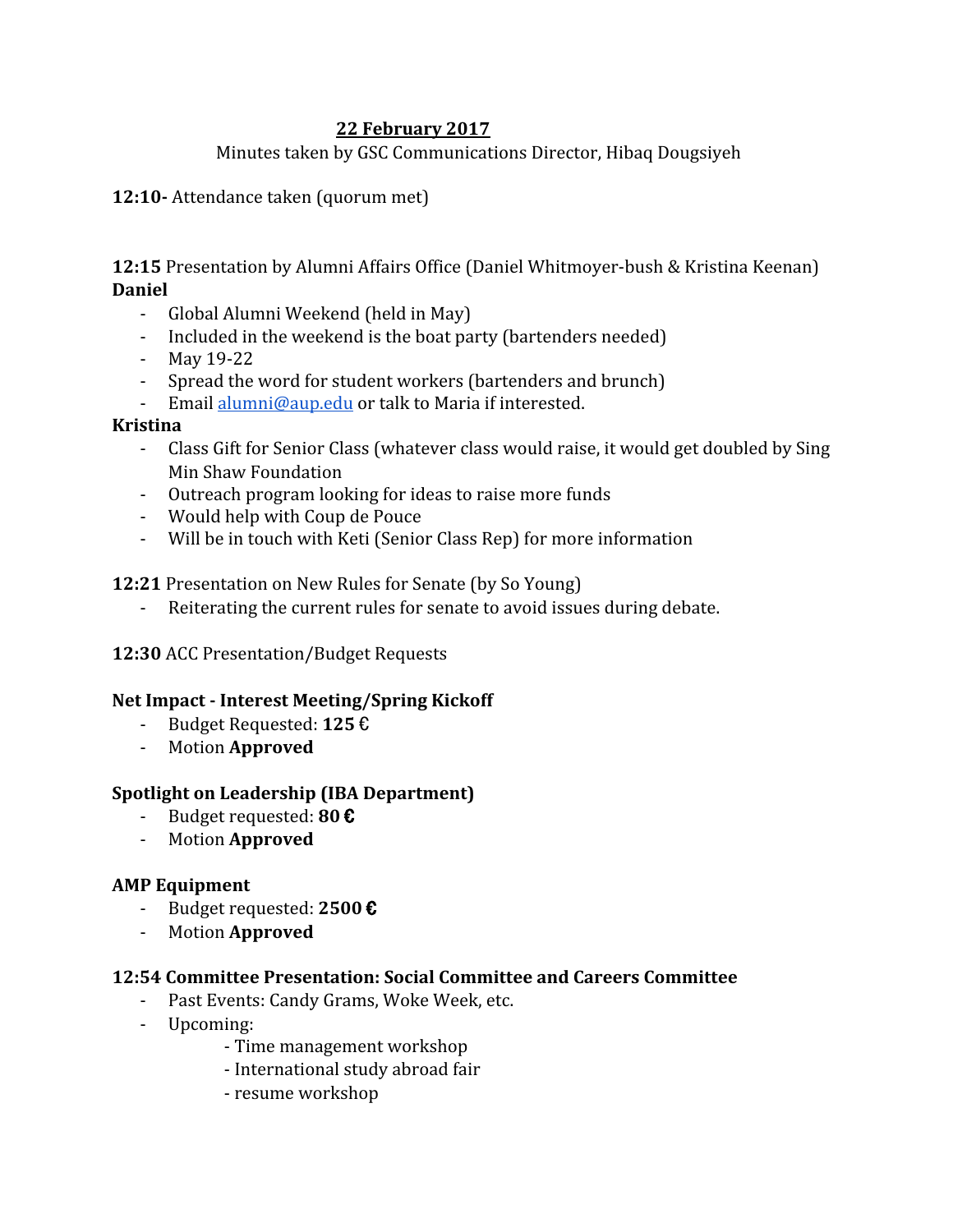- Careers Committee update: Majors Fair--March 9th

(department leaders who have contacted their department heads should email Maria with their response)

# **13:01** New Business/ Announcements

### **7K Announcement from Sports Department**

- Sign up online to participate
- Senators to help spread the word on this event (pass around flyers around the community)
- 70 runners by end of February or it will be cancelled

# **Bonding Trip**

- Option for postpone the trip or to continue doing it this week.
- Approved to postpone it to March 12.
- Chipotle and Bowling vote -- majority.
- Other options: Rope Course, Trampolining.

**13:25** Senate Adjourned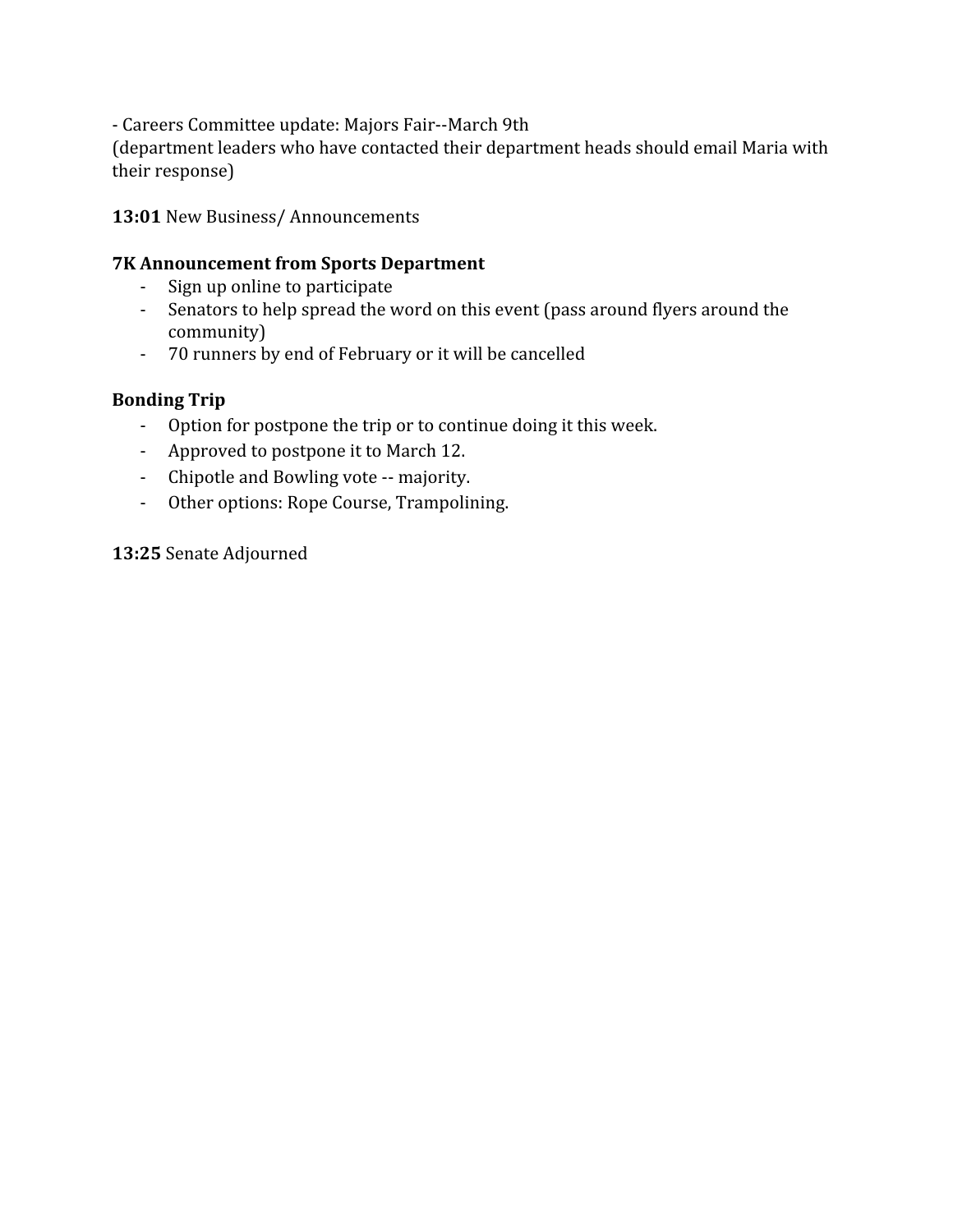

Senate Session: Wednesday 22<sup>nd</sup> February 2017



# **ACC Budget Requests**

| Name                | Association          | <b>Purpose</b>                    | moun<br>it Kequeste         | ž<br>t allocat |
|---------------------|----------------------|-----------------------------------|-----------------------------|----------------|
|                     |                      |                                   |                             |                |
| Jon Daniel McKiever | Net Impact           | Interest Meeting / Spring Kickoff | 125<br>$\ddot{\phantom{1}}$ | 125 €          |
| Nebi Dzhabrailova   | <b>BA Department</b> | Spotlight on Leadership 2         | 30 E                        | 30 E           |
| Quinn Chesser       | AMA                  | Equipment                         | 2500 €                      | 2500 €         |
|                     |                      |                                   |                             |                |

Verified

Maria Rogriguez, USC Vice President

Annewsts

Annamaria Deganutti, ACC Chair

Petra Kroupova, SGA Treasurer

*Tranger* 

tee

Rosie Brand, GSC Vice-President

Kevin Fore, Dean of Student Development

levin M. Pr

Hibaq Dougsiyeh, GSC Communications Director